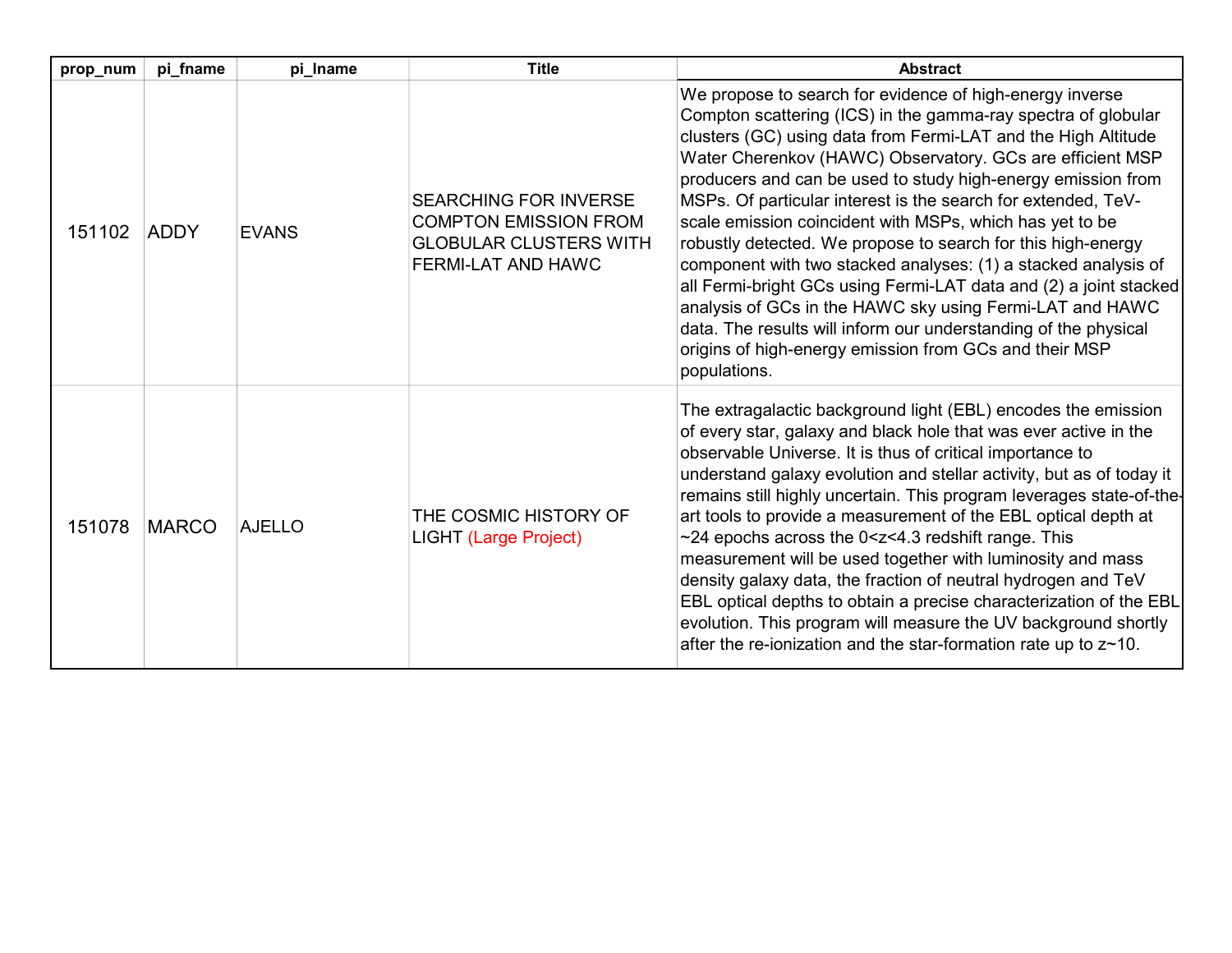| 151063 | <b>MATTHEWKERR</b> | <b>BUILDING THE FERMI PULSAR</b><br><b>TIMING ARRAY (Large Project)</b>                                                | Radio pulsar timing arrays (PTAs) may have detected a long-<br>awaited hint of low-frequency gravitational waves. However, the<br>candidate signal could have other origins, including residual<br>effects from propagation through the ionized interstellar medium.<br>Gamma rays are immune to such effects and we show that they<br>provide sensitivity to gravitational waves that is on par with radio<br>PTAs. This surprising result is due to the long, uninterrupted<br>Fermi dataset and its many detections of millisecond pulsars<br>(MSPs). We propose to establish the Fermi Pulsar Timing Array<br>(FPTA) and develop its capabilities, improving its sensitivity,<br>expanding its ensemble of MSPs, developing its analysis<br>software, regularly releasing its data to the community, and<br>writing key publications.         |
|--------|--------------------|------------------------------------------------------------------------------------------------------------------------|---------------------------------------------------------------------------------------------------------------------------------------------------------------------------------------------------------------------------------------------------------------------------------------------------------------------------------------------------------------------------------------------------------------------------------------------------------------------------------------------------------------------------------------------------------------------------------------------------------------------------------------------------------------------------------------------------------------------------------------------------------------------------------------------------------------------------------------------------|
| 151074 | KE<br><b>FANG</b>  | UNVEILING THE GEV<br><b>COUNTERPARTS TO</b><br>ULTRAHIGH ENERGY GAMMA-<br><b>RAY SOURCES WITH FERMI-</b><br><b>LAT</b> | A dozen ultrahigh-energy (UHE; exceeding 100 TeV) gamma-ray<br>sources have recently been discovered by air shower<br>observatories. Most of them are unidentified sources that either<br>enclose or reside near a pulsar. We propose to analyze the off-<br>pulse Fermi-LAT data to search for lower-energy counterparts to<br>the observed UHE gamma-ray sources. We will compare physical<br>models with the multi-wavelength observation of individual<br>sources to investigate the origin of the gamma-ray emission. We<br>will also carry out a population study based on the properties of<br>the UHE emission and gamma-ray pulsars. This project will<br>advance the understanding of particle acceleration and<br>interaction in pulsars and wind nebulae, and increase our<br>knowledge about the newly discovered UHE gamma-ray sky. |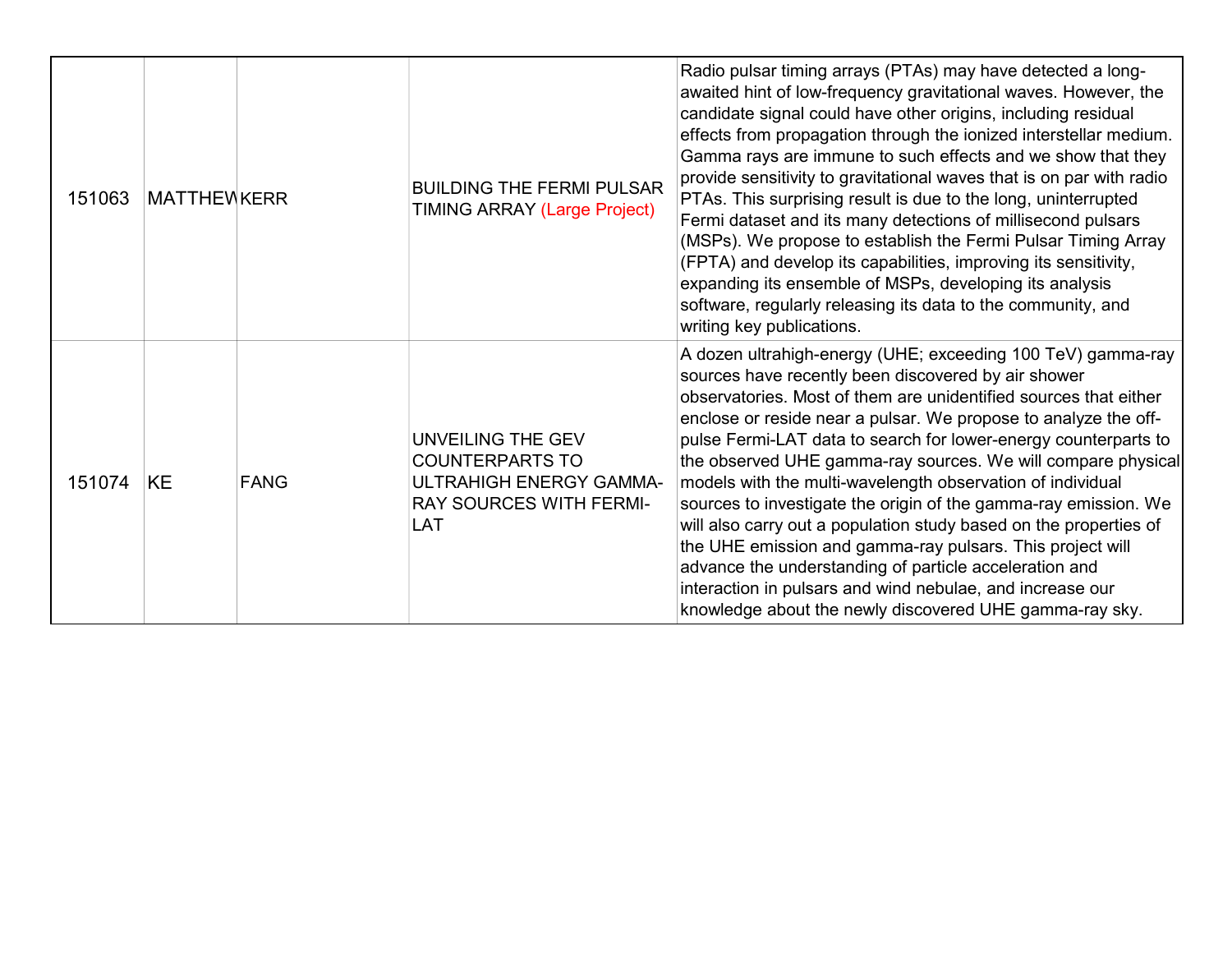| 151094 | <b>DANIEL</b>        | <b>KOCEVSKI</b> | DEVELOPING AN OPEN<br>SOURCE COHERENT SUB-<br><b>THRESHOLD TARGETED</b><br>SEARCH OF GBM DATA | We propose to implement a version of the GBM targeted search<br>as an open source tool which would be made available to the<br>community. The new version would make use of the newly<br>available GBM Data Tools, which provide a comprehensive and<br>modern application programming Interface for GBM data. The<br>use of the Data Tools would provide a means by which the<br>targeted search could be applied to GBM-like data from other<br>instruments, including a range of SmallSats funded to fly in the<br>coming years. We also propose to extend the joint likelihood<br>analysis underlying the search to be used with data collected<br>across multiple missions, combining the sensitivities of all GBM-<br>like detectors to form a truly coherent multi-mission sub-threshold<br>search to provide a ever deeper search of the gamma-ray sky. |
|--------|----------------------|-----------------|-----------------------------------------------------------------------------------------------|-----------------------------------------------------------------------------------------------------------------------------------------------------------------------------------------------------------------------------------------------------------------------------------------------------------------------------------------------------------------------------------------------------------------------------------------------------------------------------------------------------------------------------------------------------------------------------------------------------------------------------------------------------------------------------------------------------------------------------------------------------------------------------------------------------------------------------------------------------------------|
| 151041 | <b>PAUL</b>          | <b>DUFFELL</b>  | NUMERICAL MODELING OF<br>OFF-AXIS GRB JETS                                                    | Understanding gamma ray bursts (GRBs) is among the primary<br>goals of Fermi. Off-axis GRBs provide a powerful new handle on<br>constraining GRB scenarios. We propose to build a set of<br>numerical tools to construct off-axis GRB outflows "from engine<br>to afterglow". By performing relativistic hydrodynamics<br>simulations coupled with radiative transfer calculations post-<br>processing the hydrodynamical output, we will produce off-axis<br>light curves and spectra based on any hydrodynamical initial<br>conditions. We propose to compute light curves and spectra from<br>these simulations and compare with observed off-axis GRB<br>afterglows such as GRB170817A. These models will be valuable<br>for interpreting GRB prompt and afterglow data from multi-<br>messenger events.                                                    |
| 151053 | <b>MATTHEWLISTER</b> |                 | <b>INVESTIGATING GAMMA-RAY</b><br><b>EMISSION FROM YOUNG</b><br><b>RADIO GALAXIES</b>         | We propose a joint Fermi-VLBA study to investigate small scale<br>jet structure and high energy emission in a sample of ten young<br>AGN jet systems. The sample AGN are distinguished from other<br>known young radio galaxies by their atypically flat radio spectra<br>and unusually bright radio cores, and two have already been<br>detected by Fermi LAT. Our study will lead to a better<br>understanding of AGN life cycles, as well as the gamma-ray<br>emission mechanisms in misaligned AGN and newly emergent<br>relativistic jets.                                                                                                                                                                                                                                                                                                                 |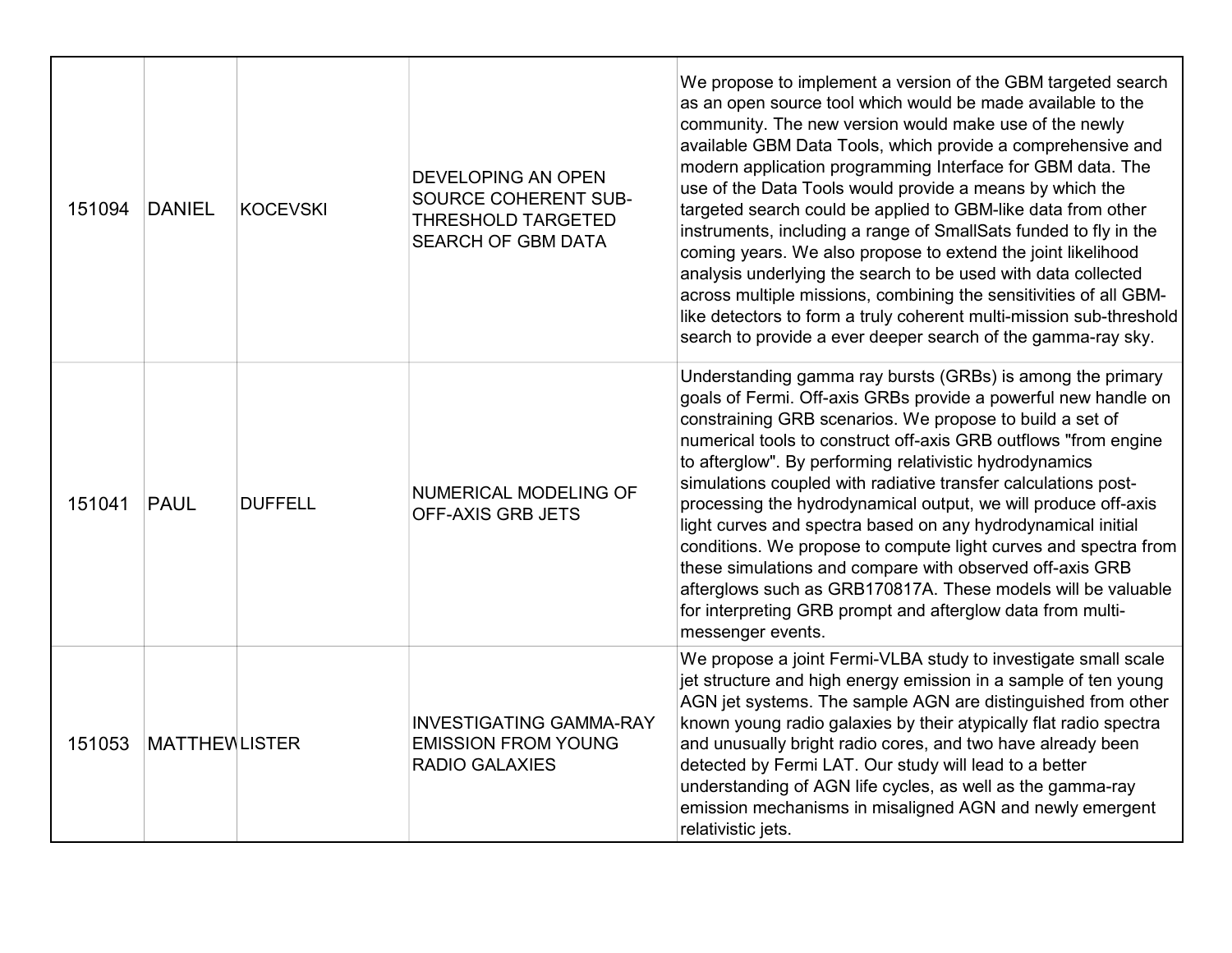| 151098 | PABLO        | <b>PENIL</b>   | <b>SEARCH FOR LONG-TERM</b><br><b>VARIABILITY IN BLAZARS</b>                                          | Blazar emission is highly variable at different wavelengths,<br>becoming a periodic behavior in some cases. However,<br>periodicity detection is still an open issue but crucial for the<br>understanding of the blazars. To improve the study about<br>periodicity, we will use >14 years of gamma-ray data provided by<br>the Fermi Large Area Telescope (LAT) to study the light curves of<br>more than 3000 blazars systematically. Recently, a long-term flux<br>raising trend has been detected in the emission of PG 1553+113,<br>which can be interpreted as evidence of a binary supermassive<br>black. Consequently, we will perform the first systematic search<br>for long-term trends in the same sample. This study will provide<br>the first detection and characterization of long-term trends in<br>Fermi-LAT blazars. |
|--------|--------------|----------------|-------------------------------------------------------------------------------------------------------|-----------------------------------------------------------------------------------------------------------------------------------------------------------------------------------------------------------------------------------------------------------------------------------------------------------------------------------------------------------------------------------------------------------------------------------------------------------------------------------------------------------------------------------------------------------------------------------------------------------------------------------------------------------------------------------------------------------------------------------------------------------------------------------------------------------------------------------------|
| 151003 | <b>BRIAN</b> | <b>METZGER</b> | FROM GEV TO TEV GAMMA-<br><b>RAY EMISSION IN NOVAE</b>                                                | The discovery by Fermi LAT of GeV gamma-rays from classical<br>novae illustrates that shocks and high energy particle<br>acceleration are common in nova outflows. We will extend our<br>recent multi-dimensional simulation work on radiative shocks in<br>novae to calculate their multi-wavelength emission up to the<br>highest energy gamma-rays. By combining the distribution of<br>inclination angles across the shock front relative to the upstream<br>magnetic field with the results of particle-in-cell simulations, we<br>will predict the particle acceleration efficiency and compare to<br>those observed. Particular focus will be placed on calculating the<br>maximum particle energy, to address the recent H.E.S.S<br>discovery of TeV emission from RS Oph                                                       |
| 151135 | <b>MEGAN</b> | <b>DECESAR</b> | <b>NEW SEARCHES FOR RADIO</b><br>MILLISECOND PULSARS IN<br>FERMI SOURCES WITH THE<br>4FGL-DR3 CATALOG | Fermi has had a spectacular impact on pulsar research,<br>especially for millisecond pulsars (MSPs). Since 2008, Fermi has<br>led to the discoveries of 115 MSPs in targeted radio searches of<br>unassociated sources. We aim to continue this amazing MSP<br>discovery pace using the Green Bank Telescope (GBT) and the<br>most up-to-date LAT point source catalog, the 4FGL-DR3, which<br>covers 12 years of LAT data and contains over 2000<br>unassociated sources. We have identified 34 sources as<br>especially strong MSP candidates, based on comparisons<br>between their gamma-ray spectral and variability characteristics<br>and those of the known radio+gamma-ray MSP population. We<br>request 51 hours of GBT time to search these sources for radio<br>pulsations.                                                 |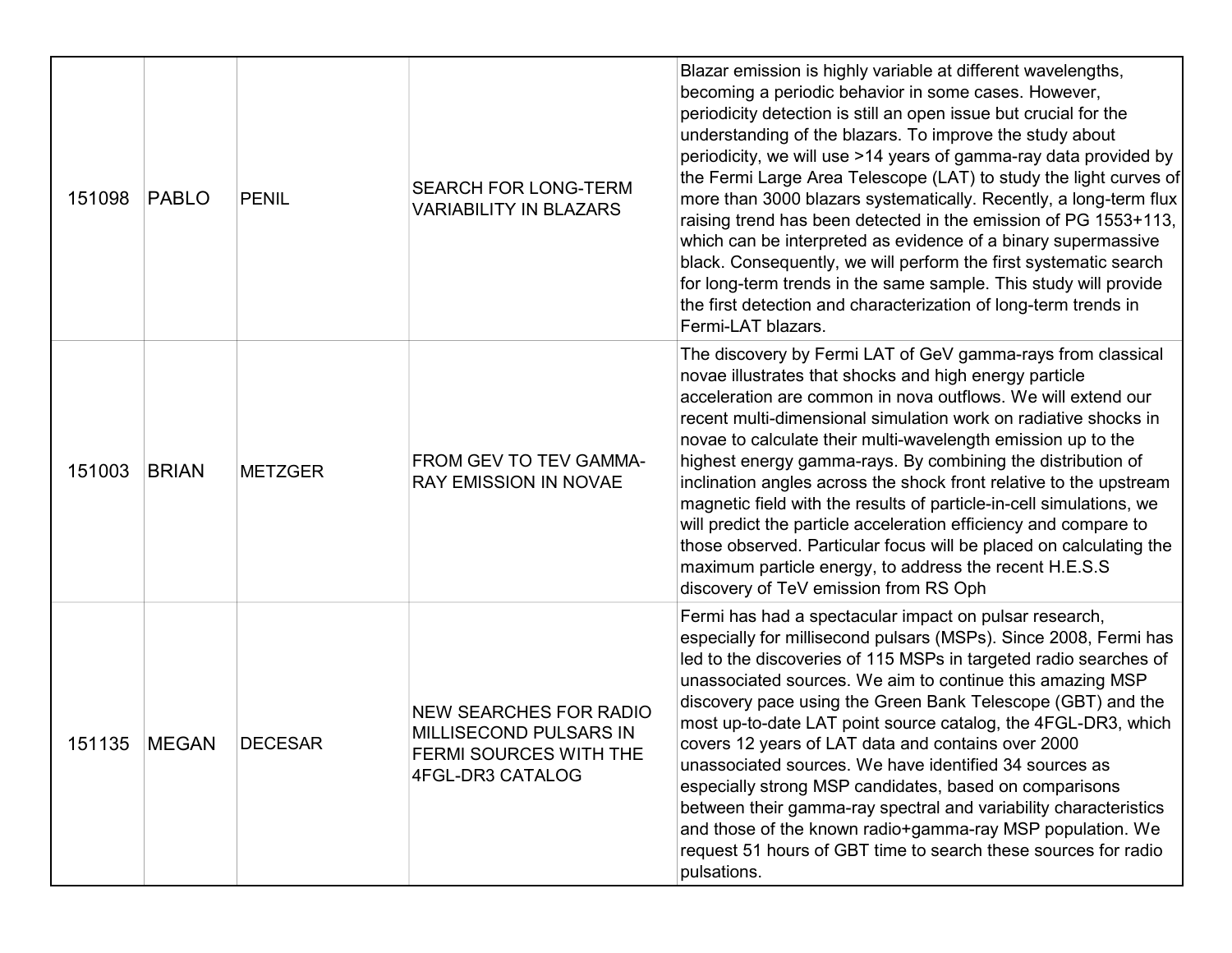| 151089 |              | AMANDA STEINHEBEL | A SEARCH FOR DARK MATTER<br>IN ULTRA-DENSE BLACK HOLE<br><b>ENVIRONMENTS</b>                                    | The identity of the dark matter (DM) remains an open question.<br>To address this problem, we propose searching for a DM particle<br>whose annihilation signal appears as two gamma-rays. Ultra-<br>dense DM environments formed around supermassive black<br>holes (SMBH) increase the probability of DM annihilation, which<br>leads to a stronger signal flux occurring around these objects.<br>We will conduct a stacking analysis of radio-quiet elliptical<br>galaxies: these objects are numerous, host SMBHs, and<br>represent an ideal environment with little gamma-ray background.<br>We estimate that we can set constraining upper limits on the DM<br>annihilation cross section, which are competitive with those set by<br>the dwarf Spheroidal galaxies, by stacking only 22 elliptical<br>galaxies.                                                |
|--------|--------------|-------------------|-----------------------------------------------------------------------------------------------------------------|-----------------------------------------------------------------------------------------------------------------------------------------------------------------------------------------------------------------------------------------------------------------------------------------------------------------------------------------------------------------------------------------------------------------------------------------------------------------------------------------------------------------------------------------------------------------------------------------------------------------------------------------------------------------------------------------------------------------------------------------------------------------------------------------------------------------------------------------------------------------------|
| 151128 | <b>JAMIE</b> | <b>KENNEA</b>     | <b>IMPROVING THE</b><br><b>LOCALIZATION OF GBM GRBS</b><br>WITH SWIFT/BAT EVENT DATA<br><b>IN CYCLE 15 / O4</b> | We seek to improve the localization of \fermi/GBM detected<br>GRBs. Utilizing GBM alerts, \swift\ is commanded to dump BAT<br>event data, usually discarded on board, to the ground. These<br>data will be analyzed for evidence of a co-detection of the GRB<br>by BAT. If detected, then we will utilize BAT data either to localize<br>the GRB to \$\sim\$arc-minute resolution (if within BAT FOV), or if<br>outside the BAT coded FOV, combine information from GBM and<br>BAT to significantly reduce the GBM error region. We estimate<br>obtaining arc-minute localizations for 15 GBM GRBs per year, in<br>addition to those co-detected by BAT, and many more will allow<br>us to significantly reduce the GBM error region. This is vitally<br>important for the upcoming O4 GW detector run which overlaps<br>Fermi Cycle 15.                             |
| 151048 | <b>CHRIS</b> | <b>KARWIN</b>     | <b>RAY EMISSION FROM LOW-</b><br><b>LUMINOSITY AGN</b>                                                          | A majority of the active galactic nuclei (AGN) in the local Universe<br>are classified as low-luminosity AGN (LLAGN). Although gamma-<br>ray emission is predicted from both the jets and disks of LLAGN,<br>to date only 4 significant sources have been detected. We<br>therefore propose to conduct a stacking study of the<br>CHARACTERIZING THE GAMMA-subthreshold LLAGN from the Palomar survey, as well as a<br>detailed SED modeling for all sources. Our preliminary analysis<br>shows that our program will result in a brand new detection of a<br>significant source, as well as a significant detection of the<br>subthreshold population. Moreover, our program will very likely<br>establish a radio-gamma scaling relationship that may extend a<br>similar relationship in FR I and FR II radio galaxies by ~100 times<br>lower in radio luminosity. |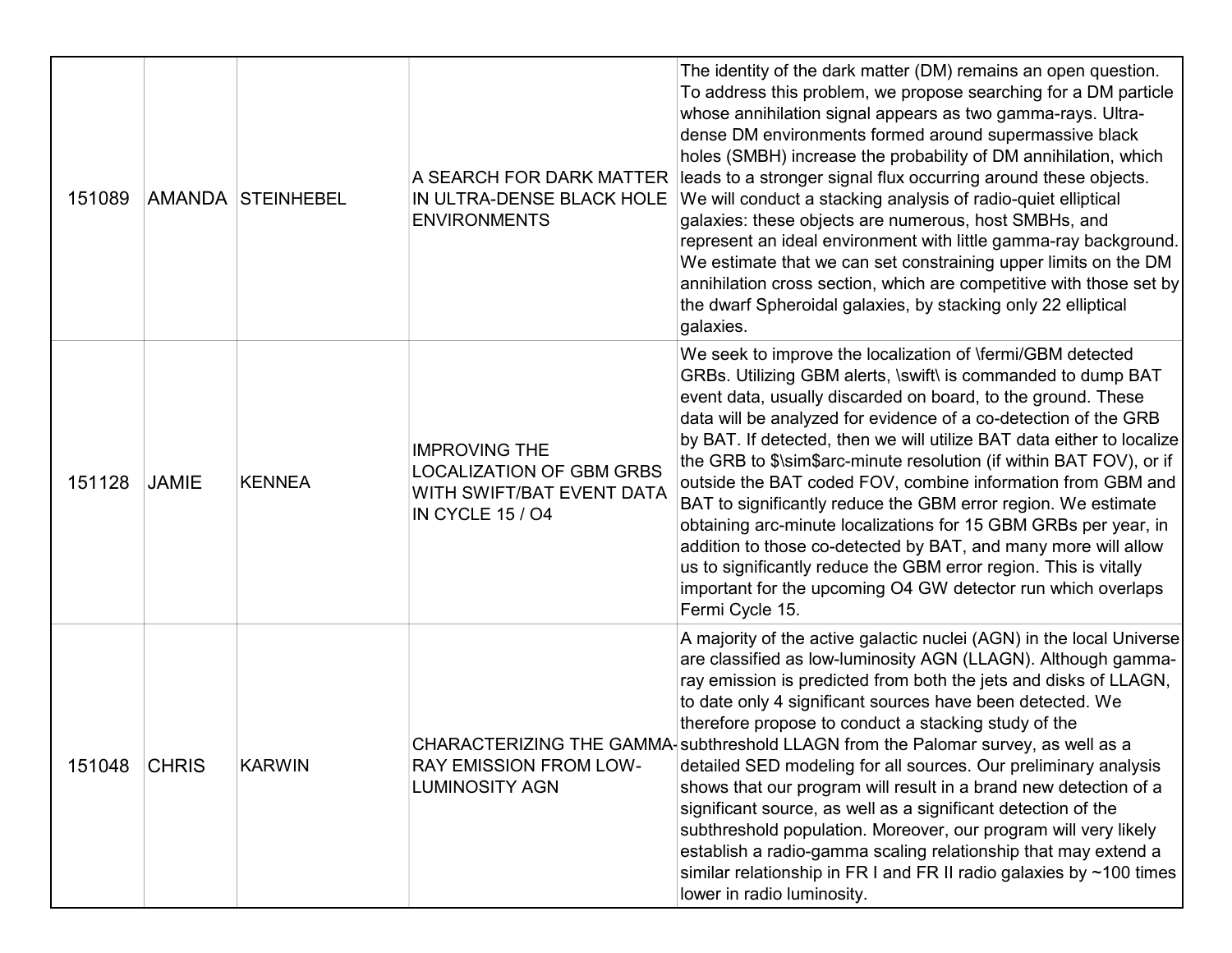| 151086 |                     | <b>CHANGAN RAJAGOPAL</b> | <b>MEASUREMENT OF THE</b><br><b>ISOTROPIC DIFFUSE GAMMA-</b><br><b>RAY BACKGROUND</b>                     | The isotropic diffuse gamma-ray background (IGRB) comprises<br>all extragalactic diffuse emission and is found to be approximately<br>isotropic on large angular scales. The primary goal of this work is<br>refinement of the IGRB measurement, employing 8 years of<br>pass8 Fermi data and the 4FGL source catalog. A reduction of<br>the systematic uncertainties arising from the DGE emission will<br>be achieved through improved modeling of this emission, as well<br>as a careful selection of analysis regions. A few other<br>improvements including, wider energy range (between 50 MeV -<br>>1 TeV), larger dataset, more powerful fitting techniques etc., will<br>also be achieved in the current analysis.                                                                                                                                |
|--------|---------------------|--------------------------|-----------------------------------------------------------------------------------------------------------|------------------------------------------------------------------------------------------------------------------------------------------------------------------------------------------------------------------------------------------------------------------------------------------------------------------------------------------------------------------------------------------------------------------------------------------------------------------------------------------------------------------------------------------------------------------------------------------------------------------------------------------------------------------------------------------------------------------------------------------------------------------------------------------------------------------------------------------------------------|
| 151129 |                     | <b>THOMAS HUMENSKY</b>   | <b>EXPLORING SHOCK</b><br><b>ACCELERATION IN NOVAE AT</b><br><b>HIGH AND VERY HIGH</b><br><b>ENERGIES</b> | The most striking indicator of the important role played by shocks<br>in novae has been the discovery by Fermi-LAT of >100 MeV<br>gamma rays, observed at times coincident within a few days of<br>the optical peak and lasting a few weeks, from more than 15<br>novae, both classical and symbiotic, over the duration of its<br>mission. Recently, RS Ophiuchi was detected as well by both<br>H.E.S.S. and MAGIC in the very high energy (VHE; $E > 100$ GeV)<br>range, demonstrating the complementary power and critical<br>importance of IACT observations for constraining the high-energy<br>end of a nova's spectrum. Here, we propose to analyze LAT data<br>for all Galactic novae, with dedicated daily monitoring of T CrB<br>(similar in nature to RS Oph and due for an outburst), and to take<br>VERITAS observations of promising novae. |
| 151034 | <b>JORDAN EAGLE</b> |                          | CHARACTERIZING GAMMA-RAY<br><b>EMISSION FROM PULSAR</b><br>WIND NEBULAE WITH THE<br><b>FERMI-LAT</b>      | Pulsar wind nebulae (PWNe) are some of the brightest and most<br>energetic sources detected in the Milky Way Galaxy, defining the<br>majority of TeV sources detected by Cherenkov Telescopes. As<br>such, PWNe provide a direct view to some of the most extreme<br>Galactic environments, which may be responsible for the<br>production of particles to cosmic ray energies. Taking advantage<br>of the latest event reconstruction update for Fermi, we propose a<br>systematic search for MeV-GeV PWNe targeting the locations of<br>known PWNe identified in other wavelengths. A second approach<br>searches for new PWNe in the off-pulse phases of Fermi-<br>detected pulsars. New detections will be combined with available<br>multiwavelength data and semi-analytic modeling to determine<br>the underlying relativistic particle spectra.    |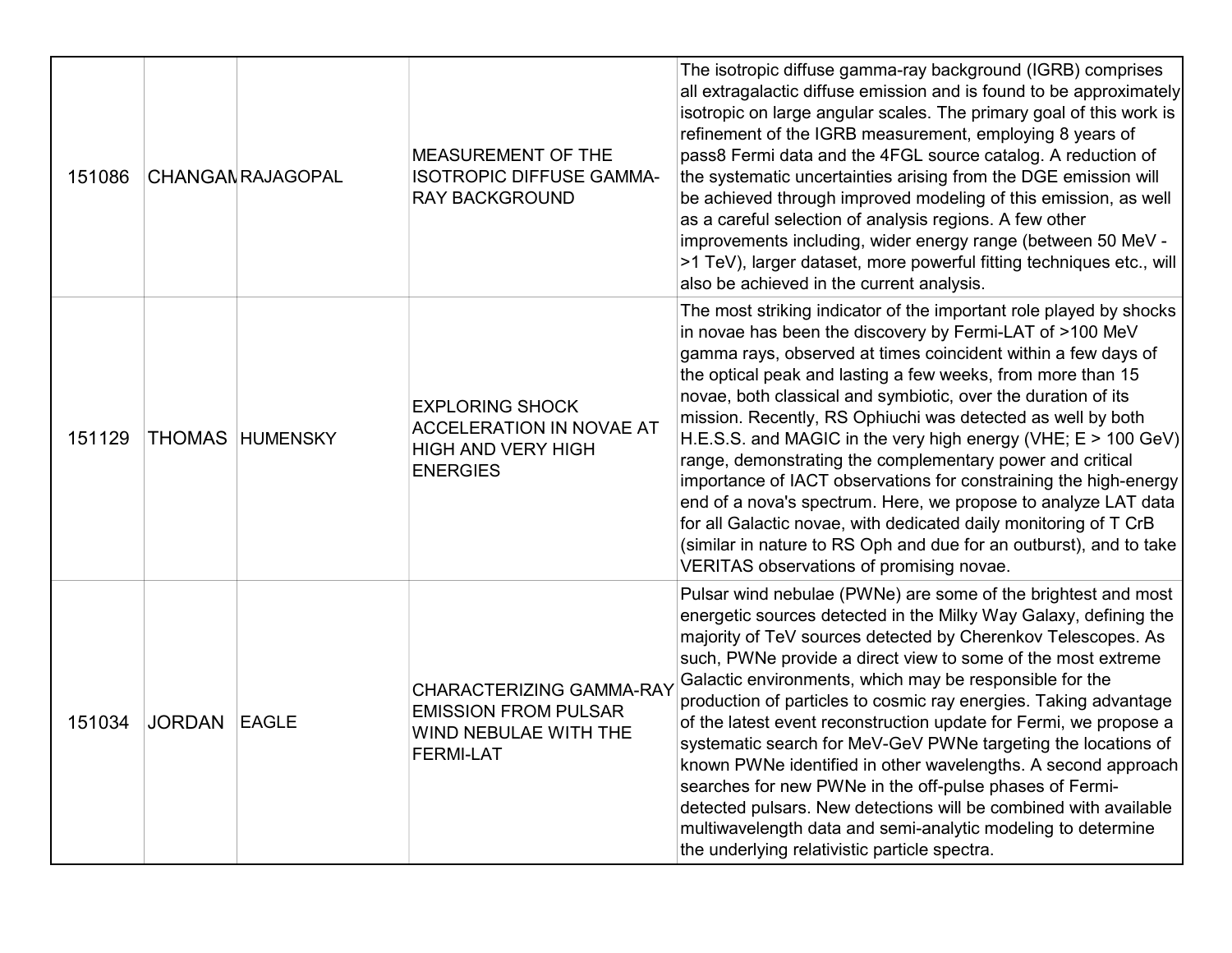| 151121 | <b>MATTHEWBARING</b> |               | <b>COMPTONIZING WINDS IN</b><br><b>MAGNETAR GIANT FLARES</b> | Fermi's Gamma-Ray Burst Monitor (GBM) has enhanced<br>magnetar science via observations of their bursting activity. This<br>legacy includes the exciting discovery in 2020 of an extragalactic<br>magnetar giant flare (MGF) from NGC 253. This proposal<br>addresses these topical transients, simulating radiative transfer in<br>an evolving electron-photon cloud, modeling the establishment of<br>soft gamma-ray spectra in MGFs using a Monte Carlo approach.<br>The guaranteed high Thomson opacity seeds polarization-<br>dependent anisotropic Comptonization. Given a prompt injection<br>at the polar surface, magnetospheric radiation transport and<br>energy exchange between pairs and photons will be tracked on<br>open field lines, using the evolving Fermi-GBM spectra for GRB<br>200415A to constrain the energetics and dynamics. |
|--------|----------------------|---------------|--------------------------------------------------------------|----------------------------------------------------------------------------------------------------------------------------------------------------------------------------------------------------------------------------------------------------------------------------------------------------------------------------------------------------------------------------------------------------------------------------------------------------------------------------------------------------------------------------------------------------------------------------------------------------------------------------------------------------------------------------------------------------------------------------------------------------------------------------------------------------------------------------------------------------------|
| 151038 | <b>CHRIS</b>         | <b>KARWIN</b> | A LEGACY ANALYSIS OF THE<br><b>MILKY WAY DWARFS</b>          | Upper limits (ULs) on the dark matter (DM) annihilation cross<br>section from gamma-ray searches in the Milky Way dwarf<br>spheroidal satellite galaxies (dSphs) remain one of the most<br>robust and stringent constraints from indirect DM searches.<br>Specifically, they are crucial for constraining DM interpretations of<br>the Galactic center excess. Due to the accumulation of over 14<br>years of data (at the start of Cycle 15), an improved LAT dataset,<br>a larger number of dwarfs, and a robust analysis pipeline, now is<br>an ideal time to conduct a comprehensive legacy analysis of the<br>dSphs. Compared to the last comprehensive analysis of all<br>confirmed and candidate dSphs, we expect that below ~100 GeV<br>the statistical sensitivity of the ULs will be improved by a factor of<br>$-3.$                          |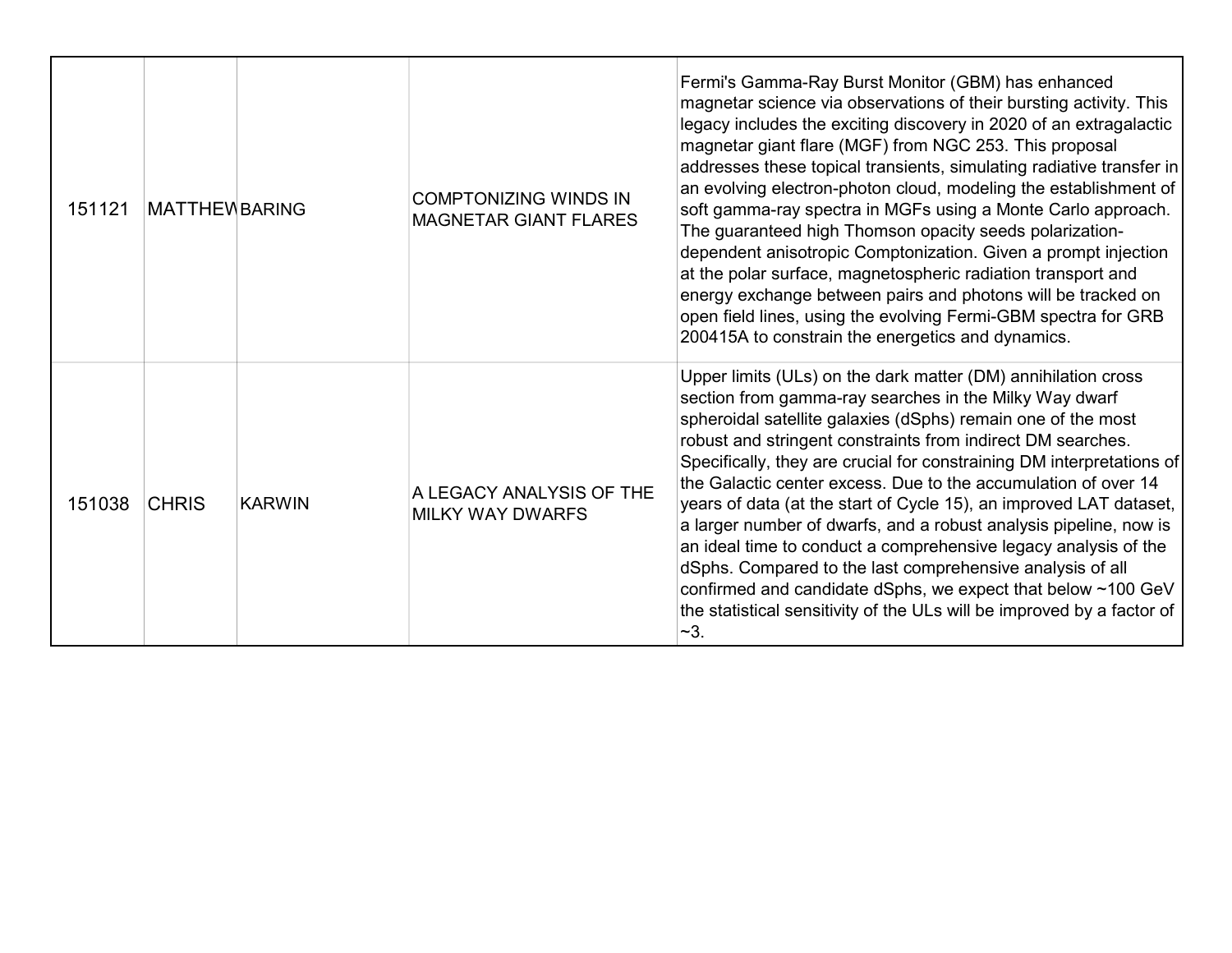| 151004 | <b>SVETLAN/JORSTAD</b> |                | STUDY OF BLAZAR HIGH<br><b>ENERGY EVENTS WITH</b><br>OPTICAL POLARIMETRY AND<br><b>PHOTOMETRY</b>                                                             | We propose to monitor optical linear polarization and flux (BVRI)<br>bands) of 52 gamma-ray AGN 8-10 nights per month at a ~2m<br>telescope to build a database of polarization parameter behavior<br>during gamma-ray quiescent and flaring states. We will construct<br>gamma-ray and optical light curves and polarization curves to<br>search for correlations between gamma-ray and optical flux and<br>polarization variations, analyze spectral index evolution, and<br>study magnetic field properties in optical emission regions at<br>different gamma-ray activity states. We will include new sources<br>in the sample based on Fermi, VHE, and neutrino alerts. This<br>information will lead to important insights into the particle<br>acceleration mechanisms and locations of gamma-ray emission<br>sites in AGN.                       |
|--------|------------------------|----------------|---------------------------------------------------------------------------------------------------------------------------------------------------------------|----------------------------------------------------------------------------------------------------------------------------------------------------------------------------------------------------------------------------------------------------------------------------------------------------------------------------------------------------------------------------------------------------------------------------------------------------------------------------------------------------------------------------------------------------------------------------------------------------------------------------------------------------------------------------------------------------------------------------------------------------------------------------------------------------------------------------------------------------------|
| 151095 | <b>ABE</b>             | <b>FALCONE</b> | SYSTEMATIC SEARCH FOR X-<br>RAY COUNTERPARTS OF NEW<br><b>4FGL-DR3 UNASSOCIATED</b><br><b>SOURCES WITH SWIFT: NEW</b><br>BLAZARS, PULSARS, AND<br><b>MORE</b> | We propose to use Swift to find X-ray and UV/opt. counterparts<br>of new unassociated 4FGL-DR3 Fermi-LAT sources. Prior<br>programs led to Swift observations of 261,199, 600, & ~750<br>Fermi unassociated sources from prior 1,2,3,4FGL catalogs<br>respectively. Likely X-ray counterparts are found in ~1/3 of these.<br>We propose >200(!) new observations of 4FGL-DR3<br>unassociated sources. These new data will determine properties,<br>and ~5 arcsec positions, of all detected X-ray sources in the LAT<br>regions, contributing to identification, classification, and follow-up.<br>This proposal supports the large analysis and interpretation task,<br>which will require additional data reduction software. The Swift PI<br>commits to the Swift observing time. Reduced data will be made<br>publicly available for all to analyze. |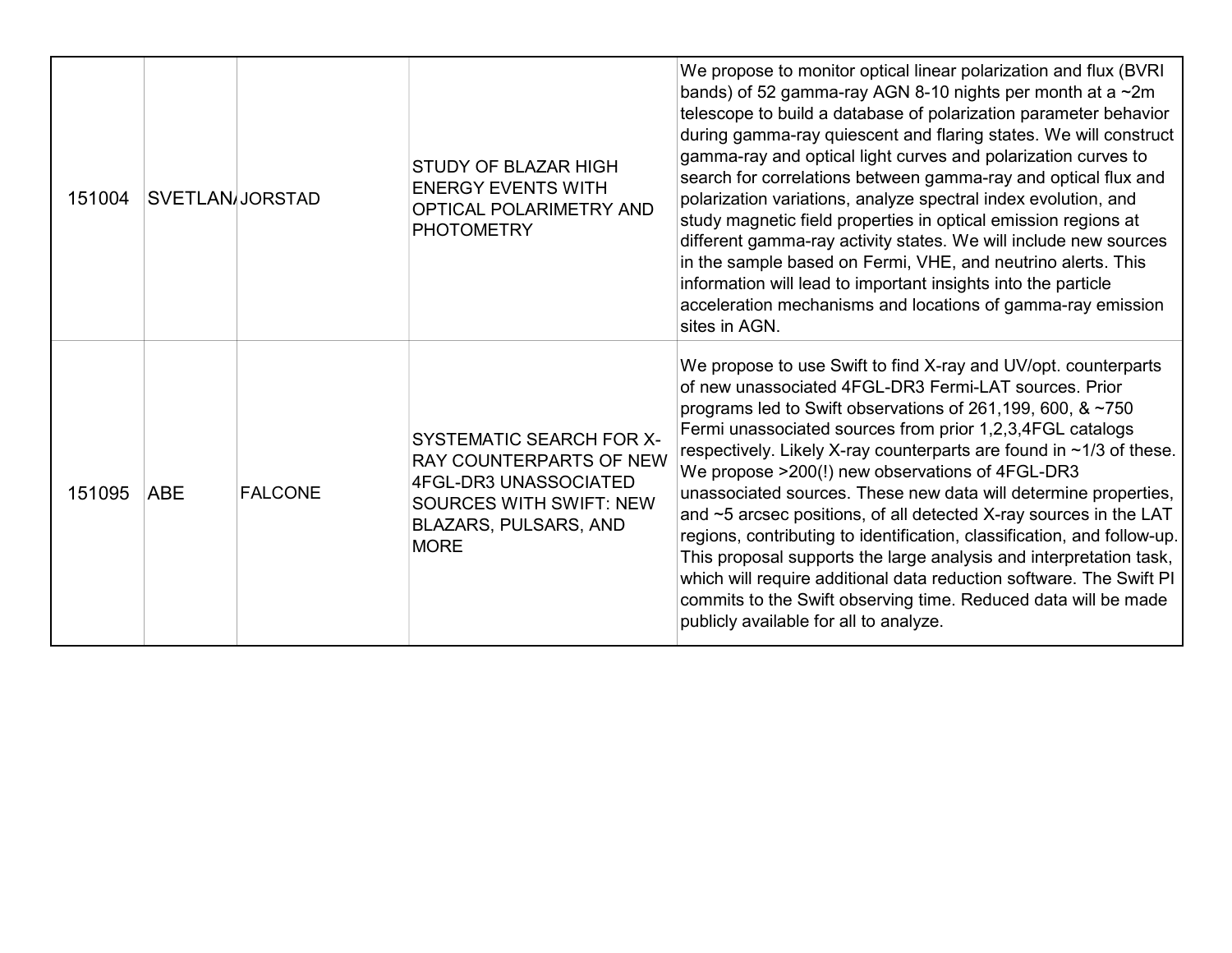| 151097 | KAYA          | <b>MORI</b>     | A GEV SURVEY OF TEV<br>PULSAR WIND NEBULAE AND<br><b>HALOS: PROBING THE ORIGIN</b><br>OF GALACTIC PEVATRONS<br>AND POSITRON EXCESS | The proposal seeks a unique opportunity to collect legacy Fermi-<br>LAT data and explore pulsar wind nebula (PWN) astrophysics at<br>the deepest level, in conjunction with recently obtained X-ray and<br>TeV data. Our targets represent a diverse class of PWNe: 6<br>middle-aged PWNe (including PeVatron candidates detected by<br>LHAASO and HAWC) and 6 new TeV halos associated with relic<br>PWNe. Given 14 years of the LAT data, we can reach sufficient<br>sensitivity to test multi-wavelength SED models for the PWNe<br>(with GeV spectral data uniquely determining their intrinsic<br>electron energy distribution) and to detect GeV counterparts of<br>the new TeV halos. The proposed Fermi-LAT analysis will allow<br>us to probe the particle acceleration mechanisms in the middle-<br>aged PWNe and the origin of the positron excess.     |
|--------|---------------|-----------------|------------------------------------------------------------------------------------------------------------------------------------|--------------------------------------------------------------------------------------------------------------------------------------------------------------------------------------------------------------------------------------------------------------------------------------------------------------------------------------------------------------------------------------------------------------------------------------------------------------------------------------------------------------------------------------------------------------------------------------------------------------------------------------------------------------------------------------------------------------------------------------------------------------------------------------------------------------------------------------------------------------------|
| 151100 | FRANK         | <b>SCHINZEL</b> | <b>REVEALING A MISSING</b><br>POPULATION OF GAMMA-RAY<br><b>PULSARS</b>                                                            | With more than 300 g-ray pulsars detected by Fermi and an<br>unabated pace of pulsar discoveries, it has long been assumed<br>that there are few new radio-loud pulsars to be found in the<br>Galactic plane (GP). The 4FGL-DR3 catalog however presents a<br>doubling in the number of pulsar-like unassociated g-ray sources<br>(UAS) to about one quarter of all detected GP sources. It is our<br>hypothesis that the growing population of UAS in the GP are in<br>fact the missing radio-loud young, energetic pulsars that are<br>hidden from standard pulse searches by interstellar scattering.<br>We propose to overcome this limitation by observing with the<br>VLA a sample of steep-spectrum radio sources found in UAS to<br>detect circular polarization, which is a clear signature for pulsars.<br>This will allow for a concentrated follow-up. |
| 151087 | <b>DANIEL</b> | <b>KOCEVSKI</b> | THE FERMI LIGHT CURVE<br><b>REPOSITORY</b>                                                                                         | We propose to further develop the Fermi LAT light curve<br>repository, consisting of a public library of light curves for variable<br>Fermi LAT sources on a variety of timescales. The Fermi LAT<br>light curve repository aims to provide publication quality light<br>curves on timescales of days, weeks, and months for over 1500<br>sources deemed variable in the 4FGL-DR2 catalog. We propose<br>to implement a range of supplemental time-series analyses to<br>characterize the long-term gamma-ray variability of the sources<br>currently tracked by the repository. This includes developing a<br>flare detection method and an algorithm to distinguish the flux<br>attributed to flaring activity from the flux in the quiescent<br>background (QB) of a source to estimate a baseline emission for<br>the sources in the sample.                   |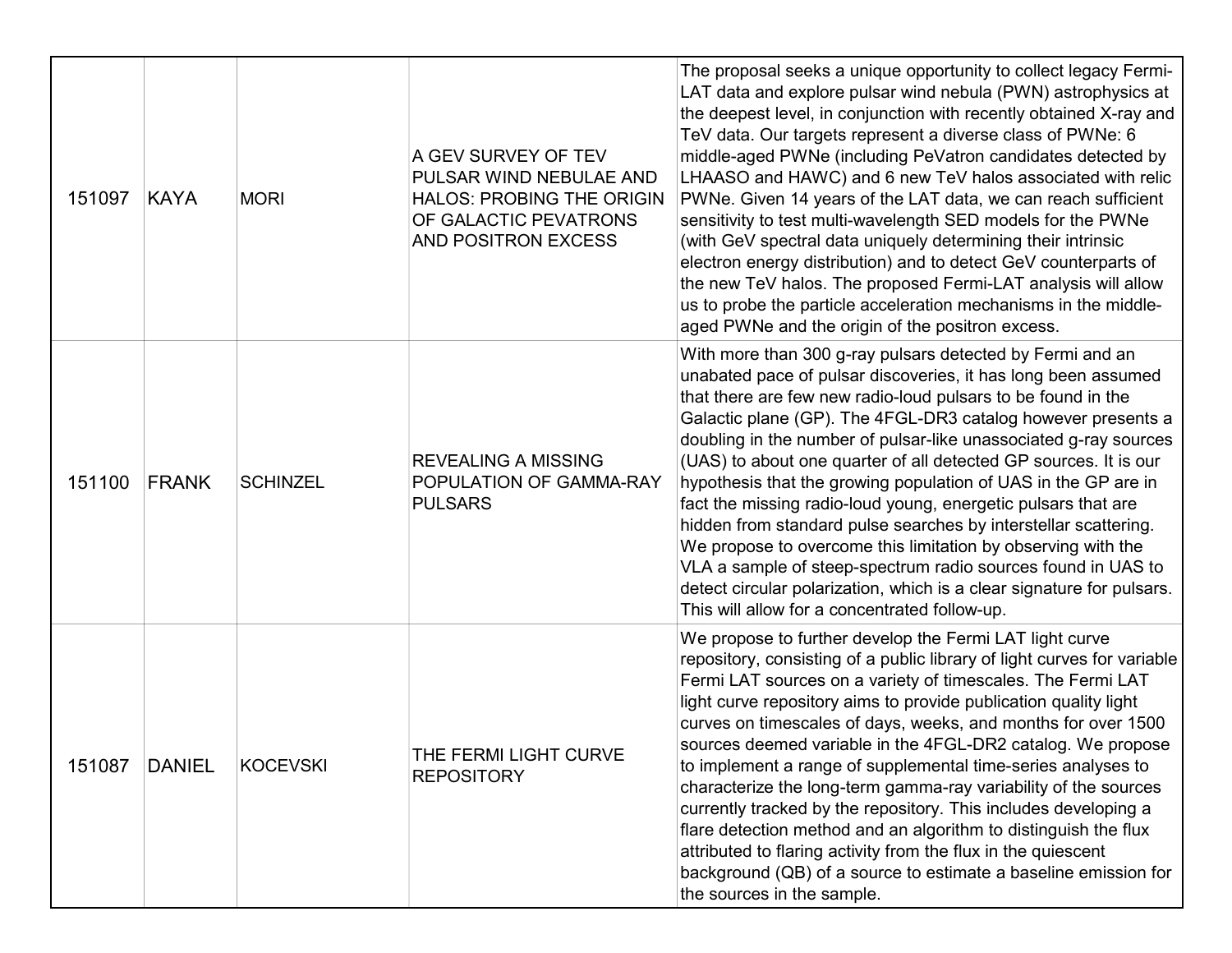| 151045 | <b>ADAM</b>          | <b>GOLDSTEIN</b> | <b>IMPROVING FERMI GBM</b><br><b>LOCALIZATIONS WITH THE</b><br><b>INTERPLANETARY NETWORK</b>                                                  | We propose to maintain Fermi GBM in the 3rd InterPlanetary<br>Network (IPN) of Gamma-Ray Burst (GRB) detectors through<br>Cycle 15 and provide improvements to GBM localizations using<br>IPN localization annuli. This effort facilitates identification of<br>GRBs with associated gravitational-wave, neutrino, VHE, and<br>other multi-wavelength signals, and aids multi-messenger and<br>multi-wavelength follow-up observations. By maintaining Fermi<br>GBM in the IPN, ~50% of GBM localizations can be improved,<br>and IPN localizations utilizing multiple spacecraft aid GBM in<br>studying systematic uncertainty of localizations and detector<br>responses. Furthermore, the time-tagged event data that Fermi<br>GBM provides is of crucial importance to the IPN effort of multi-<br>instrument localization.                                    |
|--------|----------------------|------------------|-----------------------------------------------------------------------------------------------------------------------------------------------|--------------------------------------------------------------------------------------------------------------------------------------------------------------------------------------------------------------------------------------------------------------------------------------------------------------------------------------------------------------------------------------------------------------------------------------------------------------------------------------------------------------------------------------------------------------------------------------------------------------------------------------------------------------------------------------------------------------------------------------------------------------------------------------------------------------------------------------------------------------------|
| 151114 | <b>MICHELA NEGRO</b> |                  | SEEKING THE BROAD LINE<br><b>REGION OF FERMI-LAT</b><br><b>BLAZARS</b>                                                                        | Blazars are a class of radio-loud AGN with a powerful jet oriented<br>close to the line of sight. FSRQ are a class of blazars for which<br>the quasar core emission can dominate the optical spectrum,<br>overwhelming the jet emission. A recent work targeting the FSRQ<br>4C 71.07, found evidence for an outflow emission, observing<br>clearly blueshifted broad lines. The known orientation of blazars<br>disc represents a unique advantage in the study of the outflows<br>that is not available in general for AGN. We propose to study of a<br>sub-sample of the Fermi- LAT FSRQ that show a prominent<br>nuclear emission. We will look for outflow signatures in the broad<br>lines and correlate possible line variability with the LAT gamma-<br>ray emission to determine the role of the jet in the photoionization<br>of the BLR.                |
| 151133 | PAOLO                | <b>COPPI</b>     | <b>AGILE + FERMI: SHORT-</b><br><b>TIMESCALE GEV VARIABILITY</b><br><b>IN BLAZARS AND ITS</b><br>CONNECTION TO OPTICAL<br>AND TEV VARIABILITY | Extreme variability is a hallmark of the blazar phenomenon, yet<br>many published Fermi analyses rely on daily or weekly<br>lightcurves despite the fact that both GeV and TeV blazars now<br>have demonstrated variability on timescales as short as ~5 min.<br>Integrating over such variability, if present, masks the underlying<br>physical emission mechanisms and can lead to apparently<br>unphysical spectra that cannot be fit by standard models. We aim<br>to carry out the most rigorous analysis to date of short-term<br>gamma-ray variability in blazars, from ~100 MeV to GeV (and<br>TeV, if available) energies and compare it to variability at<br>Optical/NIR energies. To remedy orbital coverage gaps in Fermi<br>and combat systematics, we will carry out a simultaneous<br>analysis with AGILE using a new aperture photometry pipeline. |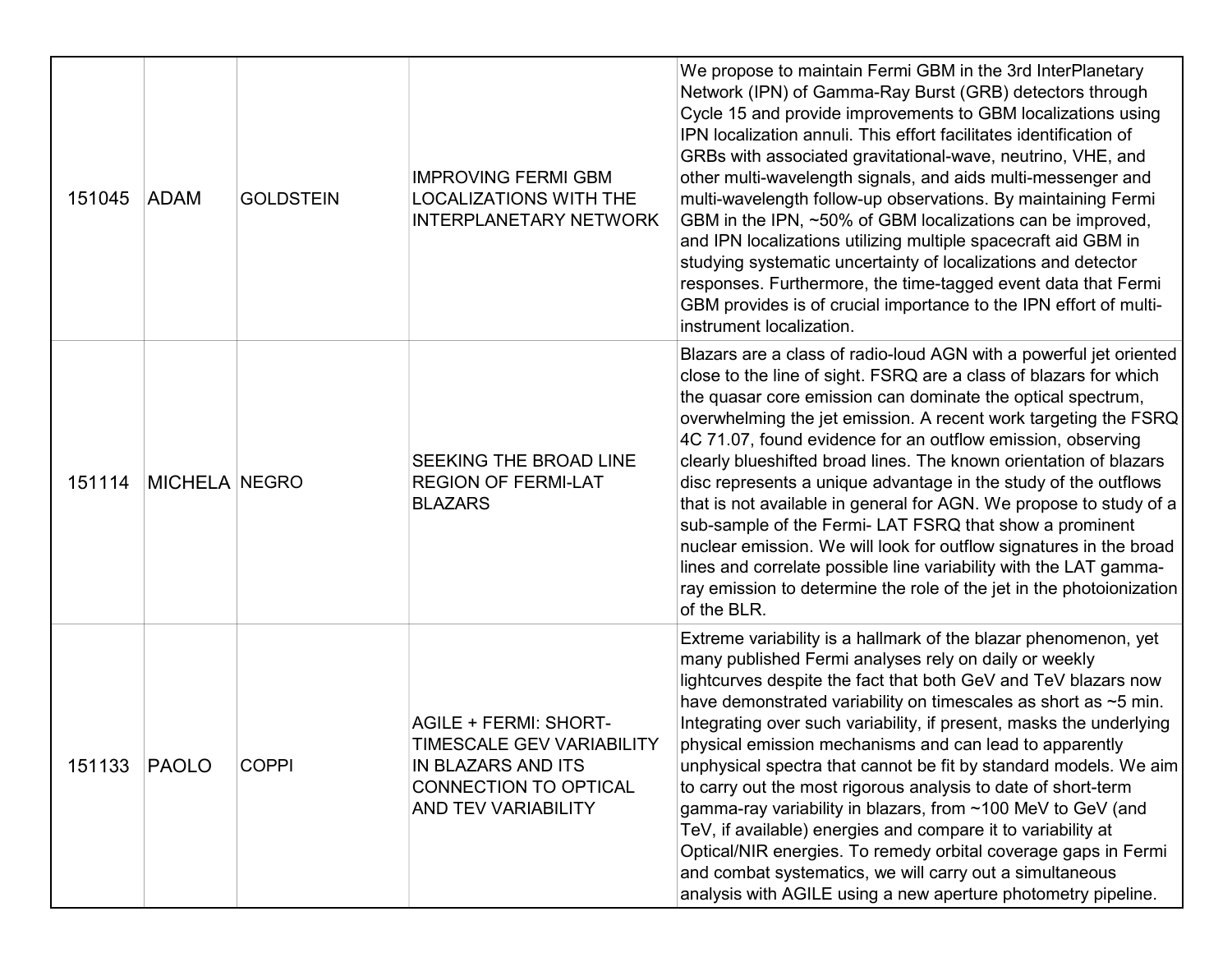| 151107 |               | <b>ZORAWAFWADIASINGH</b> | <b>TOWARDS FIRST-PRINCIPLES</b><br>MODELS OF MAGNETAR<br><b>BURST FIREBALLS</b>                                         | Fermi GBM has a catalog of many hundreds of magnetar bursts.<br>Recent reports of rotational-phase selection of magnetar short<br>bursts in SGR 1830-0645 and SGR 1935+2154 strongly suggest<br>a fixed and low altitude emission locale for magnetic flux tubes<br>which confine the Comptonized fireball during magnetar bursts.<br>At such low altitudes, gravitational lensing can be important and a<br>second lensed image can result for bursts behind the neutron<br>star for the observer. This lensing can imprint not only flux<br>changes, but time delays and spectroscopic variation of bursts at<br>particular rotational phases. We propose to develop the first<br>magnetar burst fireball models accounting for curved spacetime,<br>radiative transport in strong magnetic fields, and photon splitting.                             |
|--------|---------------|--------------------------|-------------------------------------------------------------------------------------------------------------------------|---------------------------------------------------------------------------------------------------------------------------------------------------------------------------------------------------------------------------------------------------------------------------------------------------------------------------------------------------------------------------------------------------------------------------------------------------------------------------------------------------------------------------------------------------------------------------------------------------------------------------------------------------------------------------------------------------------------------------------------------------------------------------------------------------------------------------------------------------------|
| 151042 | <b>PETER</b>  | <b>JENKE</b>             | <b>ENHANCEMENTS AND</b><br>OPERATION OF AN<br><b>ACCRETING PULSAR</b><br>PROGRAM USING GBM DATA                         | Since Cycle 1, the entire sky has been monitored for accreting<br>pulsar using Fermi GBM data. Frequency histories, pulsed fluxes,<br>and pulsed profiles are published on a public website. A daily<br>blind search for previously unknown or quiescent pulsars is also<br>performed. Source specific analyses to track the evolving pulse<br>frequencies of all detected pulsars results in time histories of the<br>pulse profile, pulsed flux, and frequency of these sources.<br>Through a public website and ATels, quick-look estimates of<br>pulsed flux and frequency are published. These are crucial for<br>multi-wavelength observations. We propose, for Cycle 15, to<br>provide a utility to estimate the posterior distributions for standard<br>for estimating orbital and torque parameters for accreting binary<br>systems.           |
| 151052 | <b>ISRAEL</b> | <b>MARTINEZ CASTELL</b>  | STUDYING THE EARLY-TIME<br><b>EMISSION OF GAMMA-RAY</b><br><b>BURSTS USING FERMI AND</b><br><b>HAWC DATA COHERENTLY</b> | The Fermi-LAT telescope has detected photons from GRBs up to<br>95 GeV and discovered the emergence of a high-energy spectral<br>component above 100 MeV. Very-high-energy (VHE) emission<br>from GRBs has been confirmed by MAGIC and HESS. However,<br>due to slewing constraints, their observations miss the onset and<br>peak of the VHE emission, critical for understanding the<br>environment of GRBs, the acceleration mechanisms, and the jet<br>and central engine properties. HAWC is a VHE observatory well<br>suited to study the early-time emission from GRBs thanks to its<br>wide field-of-view and continuous monitoring. This proposal looks<br>to capitalize on recent improvements to HAWC event<br>reconstruction and data analysis to perform a joint study with<br>Fermi data in order to better constrain theoretical models. |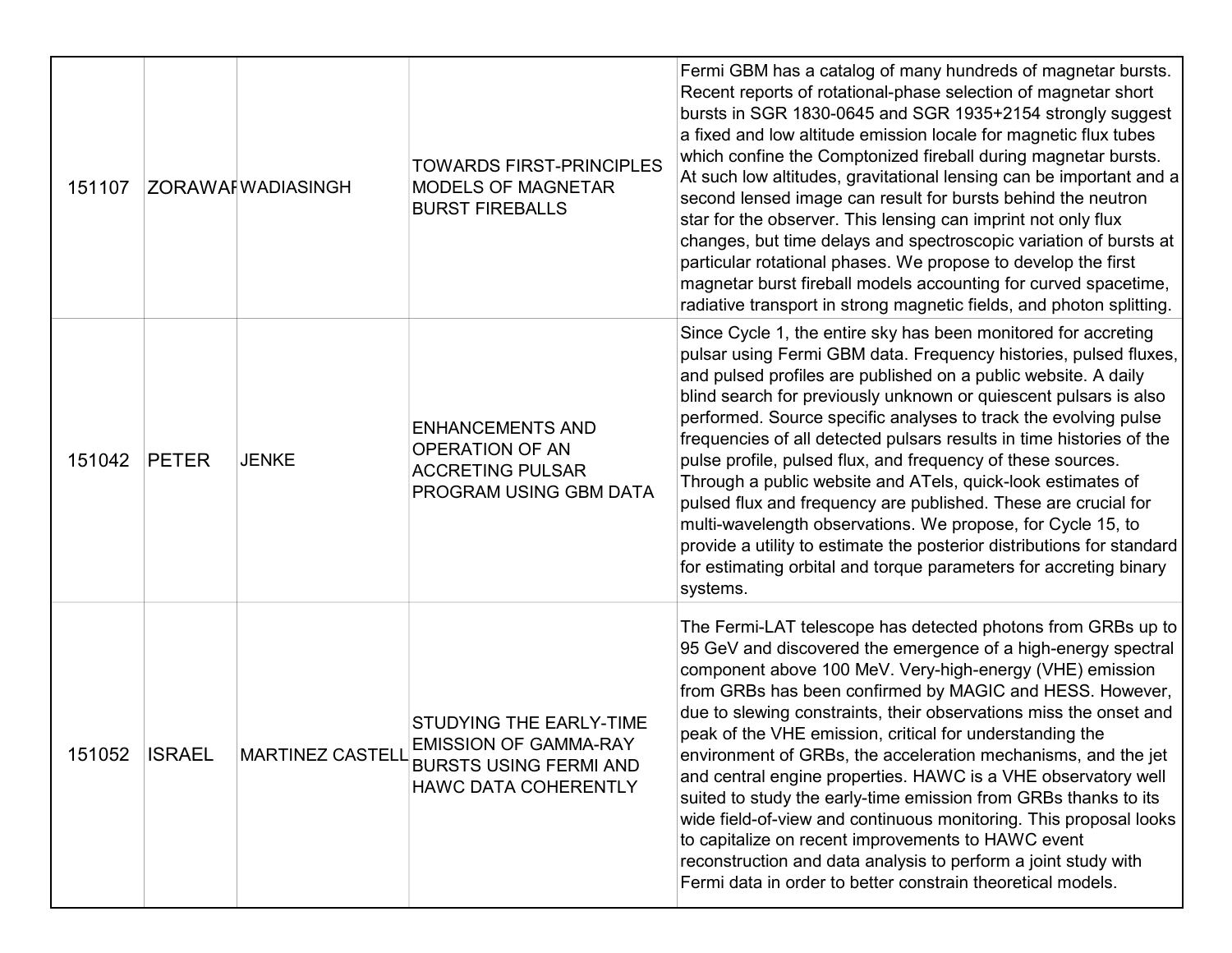| 151110 | <b>MILENA</b> | <b>CRNOGORCEVIC</b> | <b>LIGHT AT THE END OF THE</b><br>TUNNEL: SEARCH FOR ALP<br><b>DARK MATTER IN PRECURSOR</b><br><b>EMISSION OF LGRBS</b> | Axion-like partilces (ALPs) are a well-motivated candidate for<br>constituting a significant fraction of cold dark matter. They can be<br>produced in core-collapse supernovae (CCSNe) and converted<br>into gamma-rays in the Galactic magnetic field. The ALP<br>emission precedes that of the jet outbreak after a collapse of a<br>massive star. With the observationally suggested causal<br>connection between CCSNe and long gamma-ray bursts<br>(IGRBs), a spectral analysis of the Fermi-observed IGRBs with<br>precursor emission provides an unexplored venue in the context<br>of ALP searches. We propose a comprehensive analysis of IGRB<br>precursors to inform whether their origin can be explained with<br>ALPs. In case no excess signal is reported, our approach allows<br>for a computation of a stringent limit on the ALP-photon coupling. |
|--------|---------------|---------------------|-------------------------------------------------------------------------------------------------------------------------|---------------------------------------------------------------------------------------------------------------------------------------------------------------------------------------------------------------------------------------------------------------------------------------------------------------------------------------------------------------------------------------------------------------------------------------------------------------------------------------------------------------------------------------------------------------------------------------------------------------------------------------------------------------------------------------------------------------------------------------------------------------------------------------------------------------------------------------------------------------------|
| 151134 | <b>OLEG</b>   | <b>KARGALTSEV</b>   | <b>CLASSIFICATION OF 4FGL</b><br>SOURCES WITH 4XMM AND<br>MULTIWAVELENGTH SURVEYS                                       | More than 50% of 4FGL-DR3 sources with  b <10 deg are not<br>firmly identified, of which 257 have X-ray coverage in a<br>comprehensive 4XMM-DR11 catalog. We will explore the nature<br>of particle accelerators in these gamma-ray sources using<br>multiwavelength classification approach, which combines gamma-<br>ray/X-ray/optical/NIR/IR/radio data and feeds them into our<br>machine-learning pipeline. The pipeline will make use of the<br>existing training dataset expanded to gamma-rays, IR, and radio.<br>We expect to (1) increase the fraction of identified 4FGL sources,<br>(2) determine a fraction of gamma-ray sources which are "dark"<br>at other wavelengths, (3) learn more about the particle<br>accelerators in gamma-ray sources, and (4) classify all X-ray<br>sources within the selected 4FGL fields.                              |